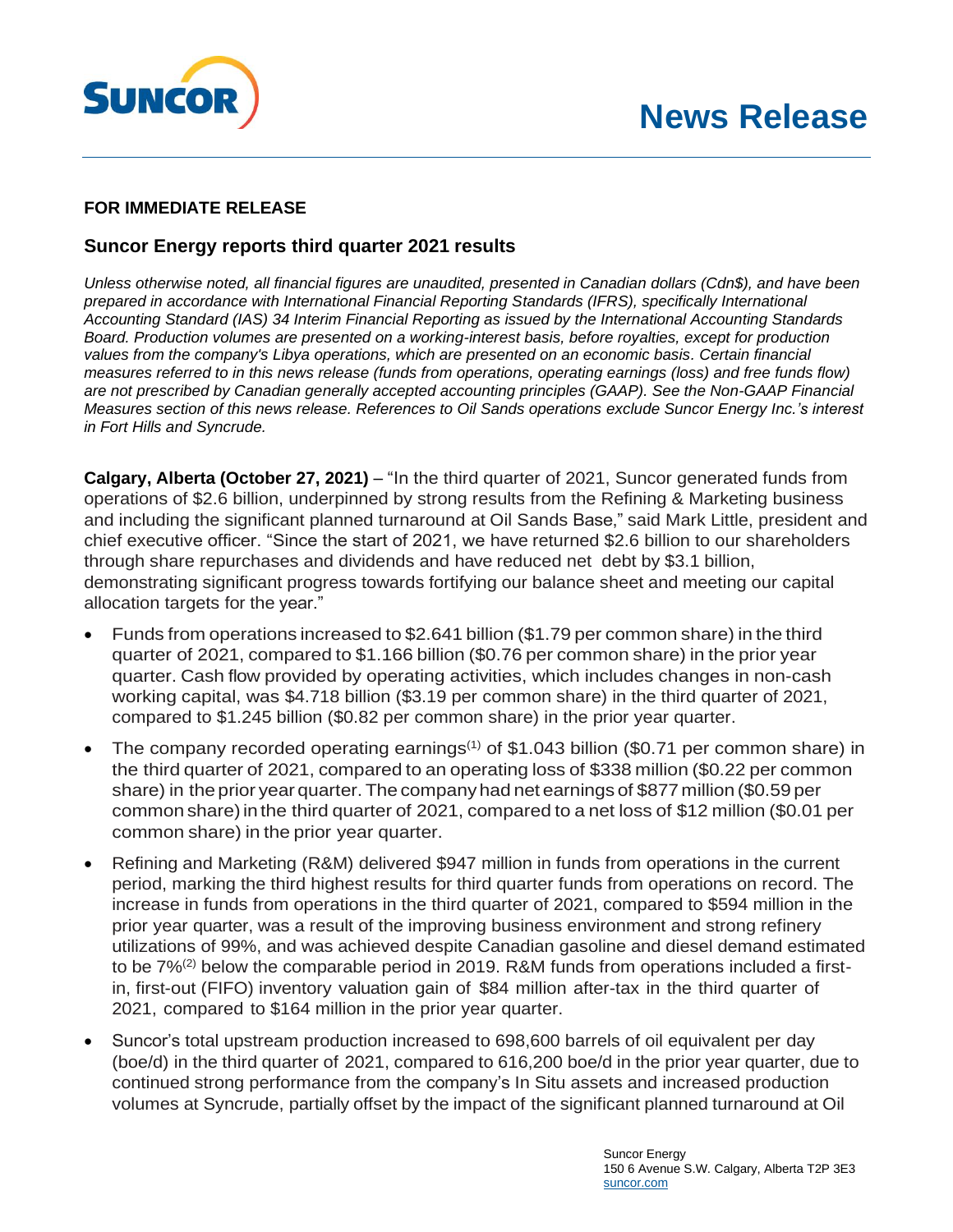Sands Base plant Upgrader 2 and planned maintenance at Firebag, which was completed in the quarter.

- Suncor successfully assumed the role of operator of the Syncrude asset on September 30, 2021, a critical step towards driving greater integration, efficiencies and competitiveness across all Suncor- operated assets in the region.
- Suncor and the co-owners of the Terra Nova project finalized an agreement to restructure the project ownership and move forward with the Asset Life Extension (ALE) project, which is expected to extend production life by approximately 10 years.
- Suncor, together with eight Indigenous communities, announced the formation of Astisiy Limited Partnership (Astisiy), which has signed agreements to acquire a 15% equity interest in the Northern Courier Pipeline. The pipeline, which connects the Fort Hills asset to Suncor's East Tank Farm, will be operated by Suncor and is expected to provide the eight Indigenous communities with reliable income for decades.
- In the third quarter of 2021, the company returned \$1.0 billion to its shareholders through \$704 million in share repurchases and payment of \$309 million of dividends, and reduced net debt<sup>(3)</sup> by \$2.0 billion.
- Since the beginning of 2021, Suncor has reduced net debt by \$3.1 billion and repurchased \$1.7 billion of its common shares since the start of its normal course issuer bid program (NCIB) in February 2021, representing approximately 63 million common shares at an average price of \$26.39 per common share, or the equivalent of 4.1% of Suncor's issued and outstanding common shares as at January 31, 2021. The company is on track to exceed its previously communicated debt reduction and share repurchase targets for the year.
- Subsequent to the third quarter of 2021, the company completed the sale of its 26.69% working interest in the Golden Eagle Area Development for after-tax proceeds of US\$250 million net of closing adjustments and other closing costs, and future contingent consideration of up to US\$50 million. The effective date of the sale was January 1, 2021.
- Subsequent to the third quarter of 2021, Suncor's Board of Directors (the Board) approved a quarterly dividend of \$0.42 per share, which represents an increase of 100% over the prior quarter dividend, reinstating the dividend to the 2019 level. The Board also approved an increase to the company's share repurchase program to approximately 7% of Suncor's public float as at January 31, 2021 and concurrently, the Toronto Stock Exchange (TSX) accepted a notice to increase the maximum number of common shares the company may repurchase pursuant to its NCIB to 7% of the company's public float. The acceleration of share repurchases, dividend increase and expected net debt reductions, compared to the company's previously announced targets demonstrate the progress made during the year and management's confidence in the company's ability to generate cash flow and its commitment to increased shareholder returns.

# **Financial Results**

# **Operating Earnings (Loss)**

Suncor's operating earnings increased to \$1.043 billion (\$0.71 per common share) in the third quarter of 2021, from an operating loss of \$338 million (\$0.22 per common share) in the prior year quarter. The increase in operating earnings was primarily related to higher crude oil and refined product realizations reflecting the improved business environment, higher crude production and refinery crude throughput, and lower depreciation, depletion and amortization (DD&A) and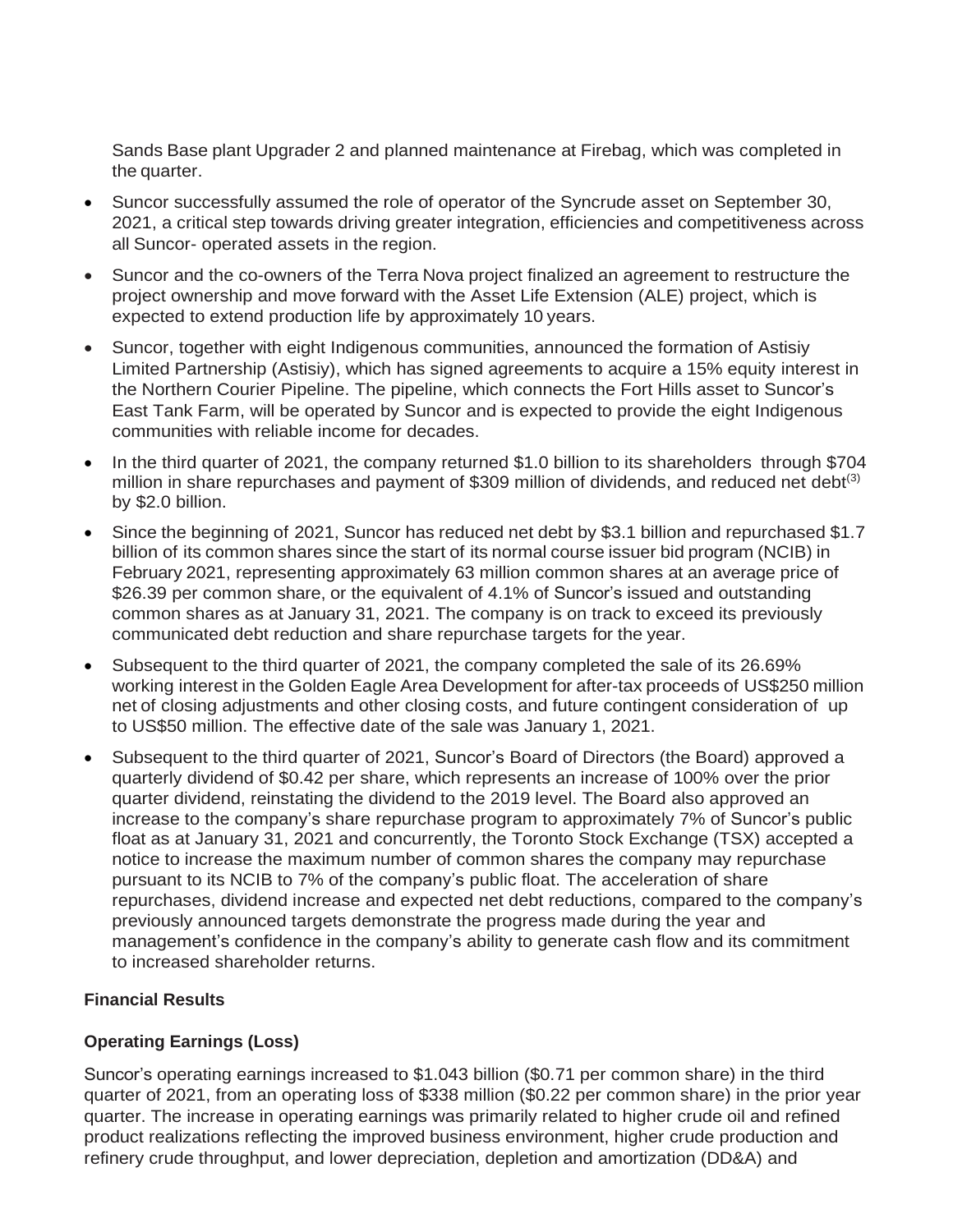exploration expenses. Operating earnings were partially offset by an increase in operating expenses and royalties associated with Suncor's increased production in the third quarter of 2021. The prior year quarter operating earnings were negatively impacted by the unprecedented decline in transportation fuel demand, partially offset by lower operating costs.

## **Net Earnings (Loss)**

Suncor's net earnings were \$877 million (\$0.59 per common share) in the third quarter of 2021, compared to a net loss of \$12 million (\$0.01 per common share) in the prior year quarter. In addition to the factors impacting operating earnings (loss) discussed above, net earnings for the third quarter of 2021 were impacted by a \$257 million unrealized after-tax foreign exchange loss on the revaluation of U.S. dollar denominated debt, a non-cash after-tax impairment reversal of \$168 million against the Terra Nova assets, a \$60 million after-tax loss for early repayment of longterm debt and a \$17 million after-tax unrealized loss on risk management activities. The net loss in the prior year quarter included a \$290 million unrealized after-tax foreign exchange gain on the revaluation of U.S. dollar denominated debt and a \$36 million after-tax unrealized gain on risk management activities.

## **Funds from Operations and Cash Flow Provided by Operating Activities**

Funds from operations were \$2.641 billion (\$1.79 per common share) in the third quarter of 2021, compared to \$1.166 billion (\$0.76 per common share) in the third quarter of 2020. Funds from operations were influenced by the same factors impacting operating earnings (loss) noted above.

Cash flow provided by operating activities, which includes changes in non-cash working capital, was \$4.718 billion (\$3.19 per common share) for the third quarter of 2021, compared to \$1.245 billion (\$0.82 per common share) in the prior year quarter. In addition to the factors noted above, cash flow provided by operating activities was further impacted by a greater source of cash associated with the company's working capital balances in the current period compared to the prior year quarter. The source of cash in the third quarter of 2021 was primarily due to an increase in accounts payable and accrued liabilities and the receipt of the company's 2020 federal income tax refund.

## **Operating Results**

Suncor's total upstream production increased to 698,600 boe/d in the third quarter of 2021, compared to 616,200 boe/d in the prior year quarter, reflecting continued strong performance from the company's In Situ assets and increased production volumes at Syncrude, partially offset by the impact of the significant planned turnaround at Oil Sands Base plant Upgrader 2 and planned maintenance at Firebag, which was completed in the quarter.

The company's net synthetic crude oil production was 405,500 barrels per day (bbls/d) in the third quarter of 2021 compared to 410,800 bbls/d in the prior year quarter. In the third quarter of 2021, the company completed its five-year planned turnaround at Oil Sands Base plant Upgrader 2, and subsequent to the quarter the asset ramped up to normal operating rates. Syncrude upgrader utilization was 91% in the third quarter of 2021, compared to 78% in the prior year quarter. The prior year quarter was impacted by planned turnaround maintenance at both Oil Sands operations and Syncrude, and an operational incident at the secondary extraction facilities at Oil Sands Base plant.

The company's non-upgraded bitumen production increased to 199,600 bbls/d in the third quarter of 2021 from 108,200 bbls/d in the prior year quarter due to continued strong performance from the company's In Situ assets and the impact of the significant planned turnaround at Oil Sands Base plant Upgrader 2, resulting in less Firebag volumes being processed at the upgrader and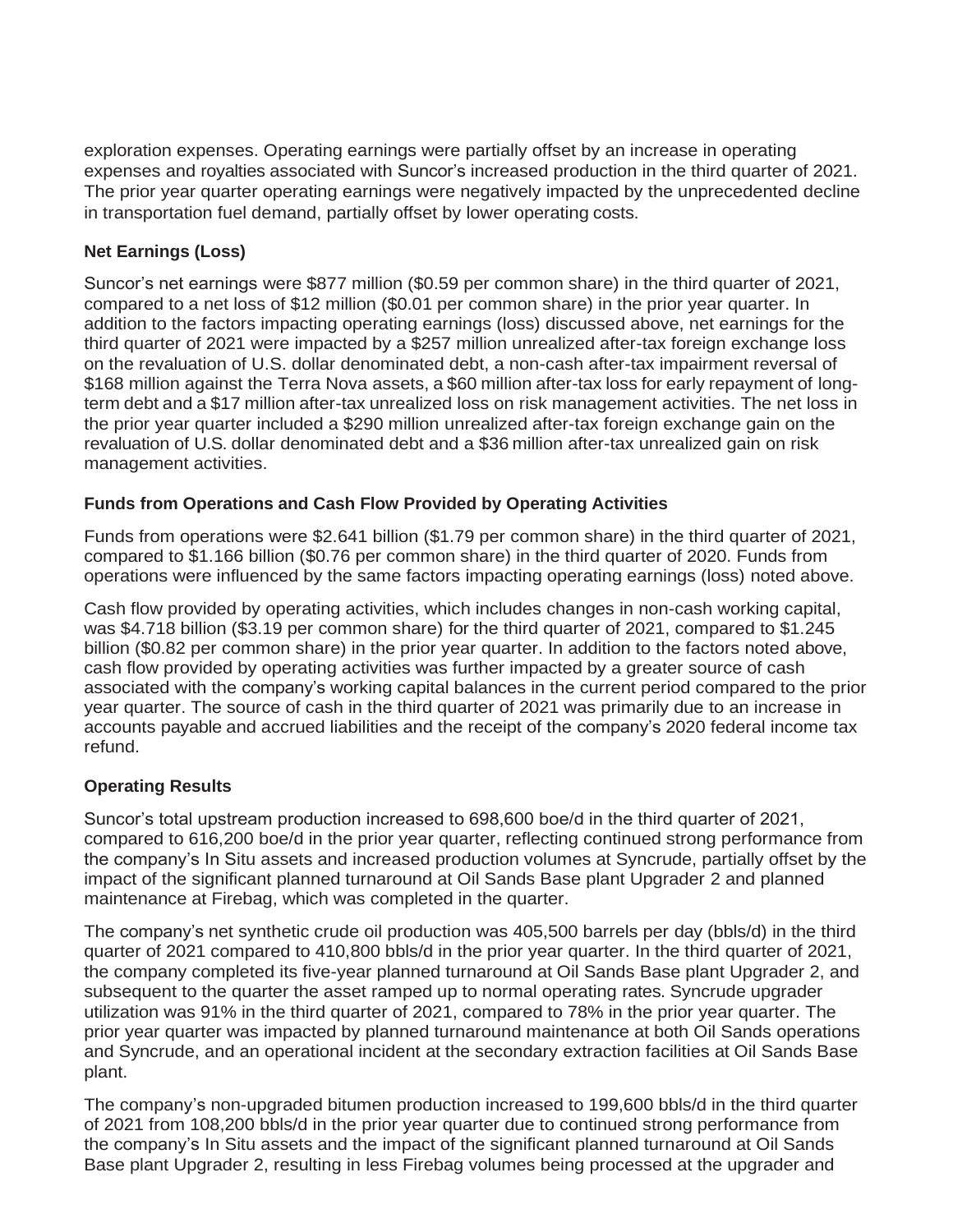therefore increased non-upgraded bitumen being sold to market. The increase in production was partially offset by planned maintenance at Firebag in the third quarter of 2021. Production at Fort Hills increased during the third quarter of 2021, compared to the prior year quarter. During the third quarter of 2021, significant progress on the mine ramp up strategy was achieved and Fort Hills continued to manage overburden removal and build ore inventory according to plan. Fort Hills is expected to transition to a two-train operation and operate at full production rates by the end of the year.

Exploration and Production (E&P) produced 93,500 boe/d during the third quarter of 2021, compared to 97,200 boe/d in the prior year quarter. The decrease was primarily due to natural production declines, partially offset by higher production at the Golden Eagle Area Development and liftings in Libya in the third quarter of 2021 compared to no liftings in the prior year quarter.

Refinery crude throughput increased to 460,300 bbls/d and refinery utilization was 99% in the third quarter of 2021, compared to refinery crude throughput of 399,700 bbls/d and refinery utilization of 87% in the prior year quarter, reflecting strong utilizations across all refineries comparable to the same periods in 2018 and 2019, despite Canadian gasoline and diesel demand estimated to be 7% below the comparable period in 2019. The prior year quarter reflected reduced rates due to the completion of an eight-week planned turnaround at the Edmonton refinery and lower demand for refined products.

Refined product sales in the third quarter of 2021 increased to 551,500 bbls/d, compared to 534,000 bbls/d in the prior year quarter. Strong utilizations during the quarter, increased demand and secured sales channels positioned the company to capture the improved business environment.

"We continue to execute on our commitment to operational excellence across our assets. During the third quarter of 2021, Suncor once again outperformed the Canadian refining average, achieving 99% utilization at our refineries, and capturing funds from operations that exceeded the comparable 2019 levels in the downstream business," said Little. "In 2021, we completed the largest annual maintenance program in the company's history, including the completion of the significant turnaround at Oil Sands Base and planned maintenance at Firebag during the quarter, enabling us to return to normal production rates across our asset base in the fourth quarter."

The company's total operating, selling and general expenses were \$2.768 billion in the third quarter of 2021, compared to \$2.235 billion in the prior year quarter. The increase was primarily due to higher crude production and refinery crude throughput, a significant increase in natural gas prices and lower costs in the prior year quarter. The increase was partially offset by cost reductions related to the company's strategic initiatives. Increased production in the quarter resulted in higher absolute costs but lower cash operating costs per barrel at Oil Sands operations and Syncrude. The prior year quarter reflected lower costs related to specific measures taken by the company to reduce operating costs in response to the COVID-19 pandemic.

In the first nine months of 2021, the company's total operating, selling and general expenses were \$8.388 billion, which included one-time costs associated with restructuring and integration charges. While the company has made progress on its cost reduction initiatives, it currently estimates that fourth quarter operating, selling, and general expenses will be in line with the year-todate run rate due to the planned increase in upstream production volumes in the fourth quarter and the expected increase in natural gas input prices. The company's exposure to higher natural gas costs is partially mitigated by increased revenue from power sales.

#### **Strategy Update**

Suncor remains focused on operational excellence and its capital allocation strategy; fortifying the balance sheet through debt reductions and increasing the return to its shareholders in the form of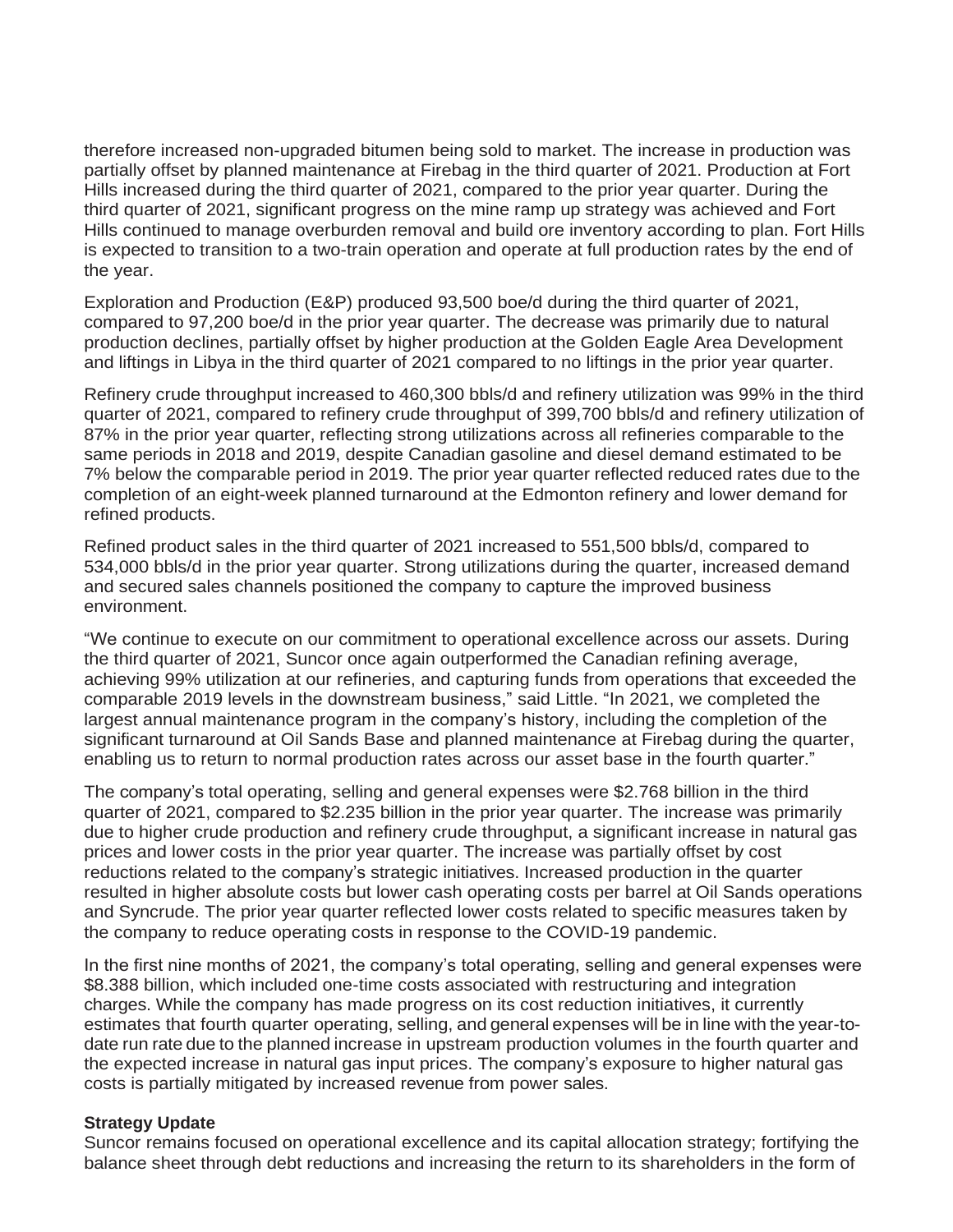accelerated share repurchases and increased dividends. In the third quarter of 2021, the company continued to make meaningful progress towards its debt reduction strategy by exercising the early redemption option on its outstanding US\$750 million 3.60% notes, originally maturing in December 2024, as well as reducing short-term debt by approximately \$1.1 billion, contributing to a reduction in net debt of approximately \$2.0 billion. Since the start of 2021, Suncor has reduced net debt by \$3.1 billion and the company expects to return to 2019 net debt levels during the fourth quarter and be within its 2025 targeted net debt range by the end of the year.

In the third quarter of 2021, the company repurchased approximately 28 million common shares for \$704 million under its NCIB and paid \$309 million of dividends. Share repurchases in the quarter represent 1.8% of Suncor's issued and outstanding common shares as at January 31, 2021, and were purchased at an average price of \$25.05 per common share. Since the start of its NCIB in February 2021, the company has repurchased \$1.7 billion in common shares, representing approximately 63 million common shares at an average price of \$26.39 per common share, or the equivalent of 4.1% of Suncor's issued and outstanding common shares as at January 31, 2021. Since the beginning of 2021, the company has returned approximately \$2.6 billion to shareholders, including \$1.7 billion in common share repurchases and \$943 million in dividends paid, demonstrating its commitment to shareholder returns.

Subsequent to the third quarter of 2021, the Board approved a quarterly dividend of \$0.42 per share, which represents an increase of 100% over the prior quarter dividend, as well as an increase to the company's share repurchase program to approximately 7% of Suncor's public float as at January 31, 2021. Concurrently, the TSX accepted a notice to increase the maximum number of common shares the company may repurchase pursuant to its NCIB to 7% of the company's public float. The acceleration of the share repurchases, dividend increase and expected net debt reductions, compared to the company's previously announced targets demonstrate the progress made during the year and management's confidence in the company's ability to generate cash flow and its commitment to increased shareholder returns.

On September 30, 2021, Suncor successfully assumed the role of operator of the Syncrude asset, a critical step towards driving greater efficiencies and competitiveness across all Suncor-operated assets in the region. Suncor assuming operatorship reflects the company's confidence in the Syncrude asset and Suncor expects to improve operational performance, efficiency and competitiveness and capture increased value by capitalizing on the collective strength of all of the Suncor-operated assets in the region. The change in operatorship is expected to generate annual gross synergies for the joint venture owners of \$100 million in the first six months, with an additional \$200 million through 2022-2023.

In E&P, Suncor, together with the co-owners of the Terra Nova project, finalized an agreement to restructure the project ownership and move forward with the ALE project. As a result of the agreement, Suncor increased its ownership in the project by approximately 10% to 48% in exchange for a cash payment from the exiting owners, and the agreement includes the previously disclosed royalty and financial support from the Government of Newfoundland and Labrador. Proceeds from the acquisition will be used to partially fund future capital expenditures for the ALE project. Maintenance work on the Floating, Production, Storage and Offloading (FPSO) facility commenced late in the quarter and the FPSO is expected to sail to dry dock in Ferrol, Spain, later in 2021. A safe return to operations is anticipated before the end of 2022. The ALE project is expected to extend the production life by approximately 10 years, provide an additional 70 million barrels of resource for the partnership and provide many benefits to the Newfoundland and Labrador and Canadian economies in the form of taxes, royalties and employment.

Suncor also entered into a conditional agreement to increase its interest in the White Rose asset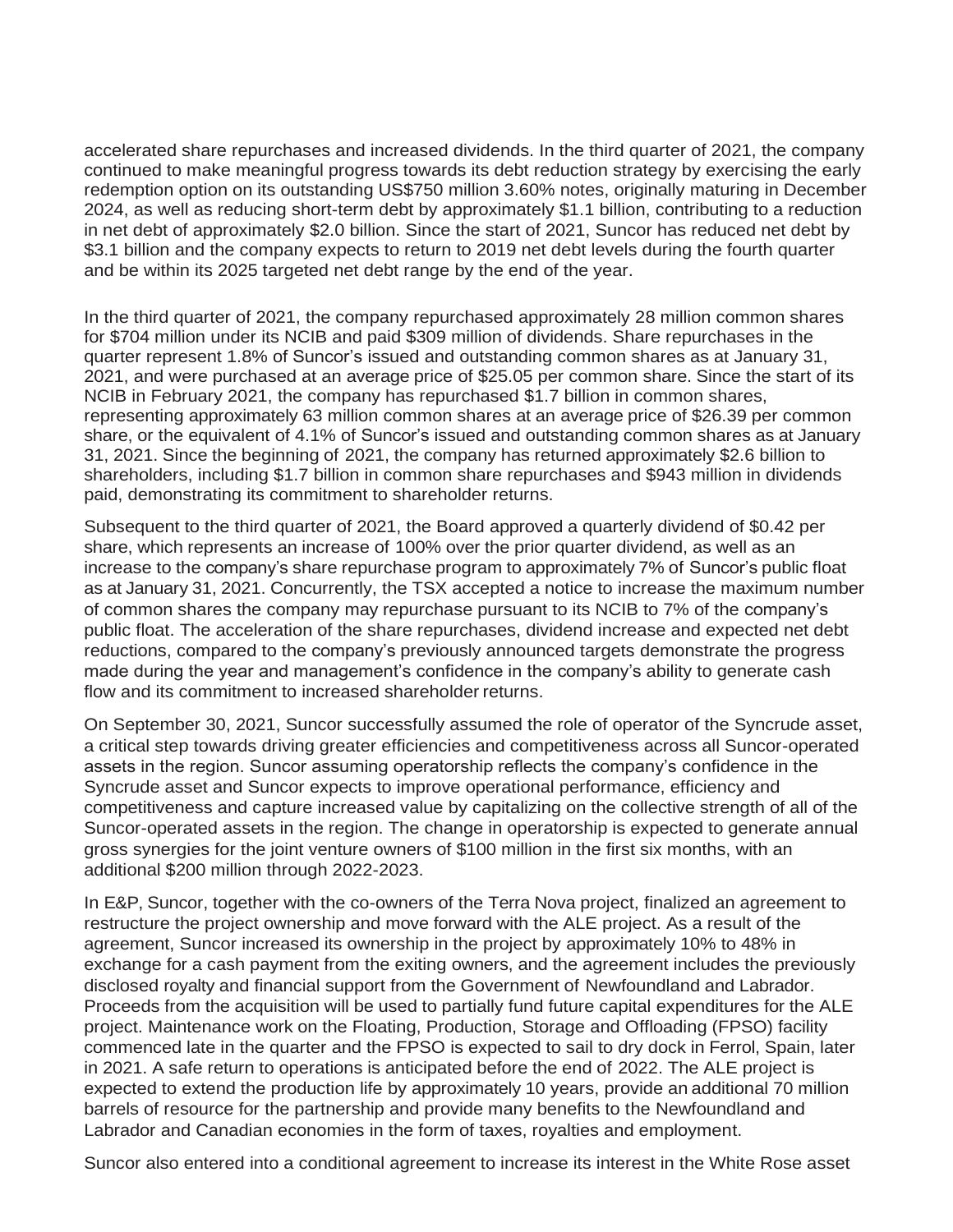subject to an economic restart decision for the West White Rose project by mid-2022. Should the decision to restart occur, Suncor has agreed to increase its interest in the White Rose asset by 12.5% to approximately 40% in exchange for a cash payment by the operator to Suncor.

"We continue to deliver on capital discipline and our strategy of optimizing our base business while focusing on high-margin, low-capital projects that deliver significant returns, cash flow and longterm value generation for our shareholders," said Little. "In the third quarter of 2021, we successfully assumed the role of operator of the Syncrude asset, announced that we are progressing the Terra Nova Asset Life Extension project and, subsequent to the quarter, completed the sale of our working interest in the Golden Eagle Area Development."

Suncor's strategy is underpinned by the company's principles of capital discipline and operational excellence. The company's 2021 capital expenditures have been heavily focused on the safety and reliability of the company's operations, which included the completion of the significant planned turnaround at Oil Sands Base plant Upgrader 2 and planned maintenance at Firebag in the third quarter, and significant turnaround activities at Syncrude, Buzzard and across all of the company's refineries in the second quarter. All significant planned maintenance has been safely completed for 2021, reinforcing the decision to stagger the company's planned turnarounds at Oil Sands Base plant Upgrader 2 and Syncrude in response to the impacts of the COVID-19 pandemic in the Fort McMurray region.

The company continues to advance a number of strategic initiatives that are expected to contribute to the company's \$2.15 billion incremental free funds flow target. Significant initiatives contributing to the target include tailings management, the expansion of our supply, marketing and trading capabilities, completion of the interconnecting pipelines between Oil Sands Base plant and Syncrude and asset debottlenecks. A tailings management initiative implemented recently, Permanent Aquatic Storage Structure, has lowered tailings treatment and handling requirements resulting in decreased sustaining capital and tailings management spend.

During the third quarter of 2021, Suncor also announced the formation of Astisiy, a partnership with eight Indigenous communities in the Regional Municipality of Wood Buffalo, which has signed agreements to acquire an equity interest in the Northern Courier Pipeline. This historic partnership includes Suncor, three First Nations and five Métis communities who, together, will own a 15% stake in this approximately \$1.3 billion pipeline asset. Partners are expected to benefit from revenues generated through competitive tolls from long-term transportation and terminalling services agreements supporting the pipeline, regardless of the price of crude. The pipeline, which connects the Fort Hills asset to Suncor's East Tank Farm, will be operated by Suncor upon completion of the purchase, and adds to Suncor's existing pipelines and infrastructure that the company operates in the region. The transaction is anticipated to close in the fourth quarter of 2021.

Subsequent to the third quarter of 2021, the company completed the sale of its 26.69% working interest in the Golden Eagle Area Development for after-tax proceeds of US\$250 million net of closing adjustments and other closing costs, and future contingent consideration of up to US\$50 million. The effective date of the sale was January 1, 2021. The proceeds will be used to support Suncor's capital allocation strategy.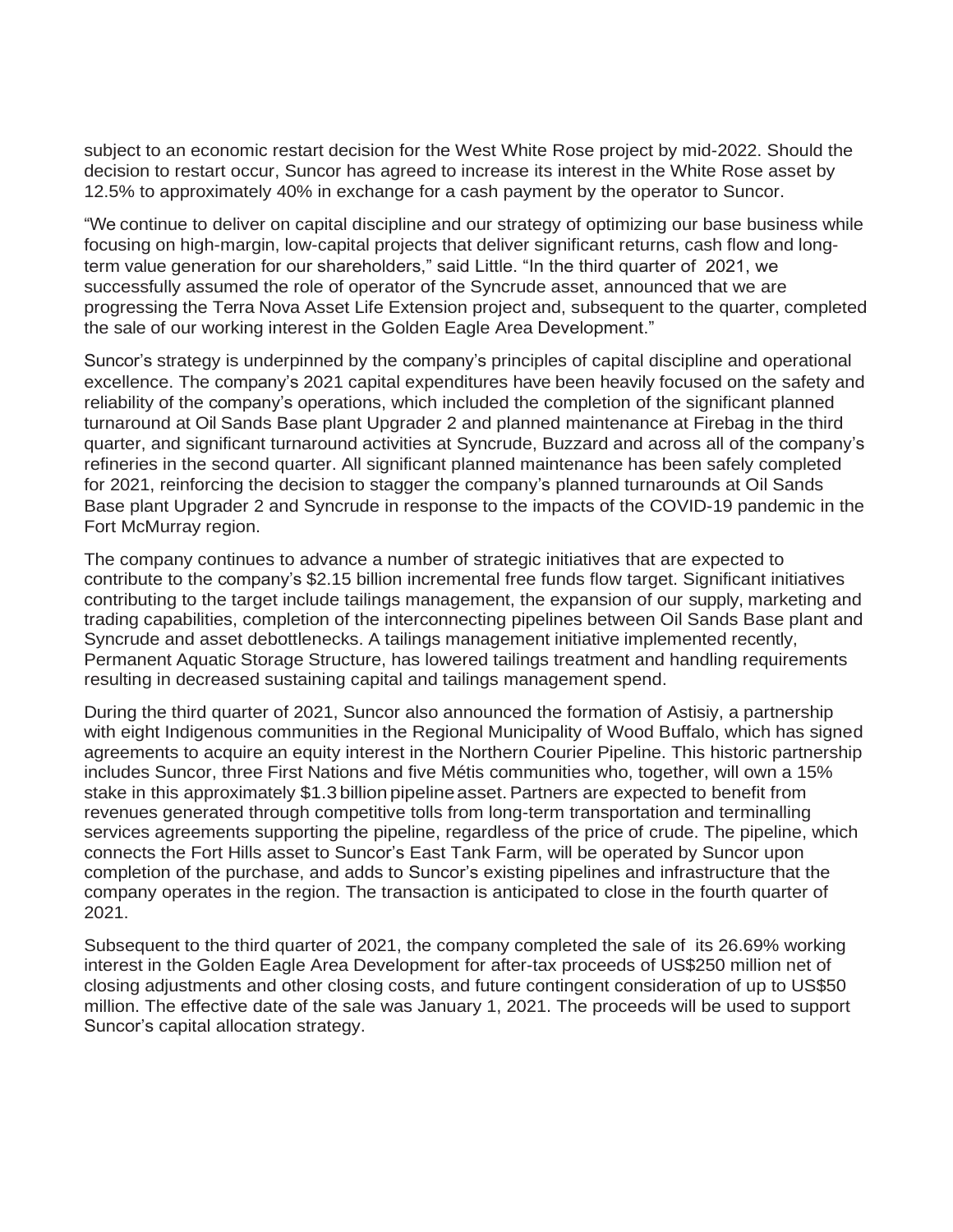## **Operating Earnings (Loss) Reconciliation**(1)(2)

|                                                                         | Three months<br>ended September<br>30 |       | Nine months<br>ended<br>September 30 |        |
|-------------------------------------------------------------------------|---------------------------------------|-------|--------------------------------------|--------|
| (\$ millions)                                                           | 2021                                  | 2020  | 2021                                 | 2020   |
| Net earnings (loss)                                                     | 877                                   | (12)  | 2566                                 | (4151) |
| Unrealized foreign exchange loss (gain) on U.S. dollar denominated debt | 257                                   | (290) | (80)                                 | 253    |
| Unrealized loss (gain) on risk management activities <sup>(2)</sup>     | 17                                    | (36)  |                                      | (4)    |
| Restructuring charge <sup>(3)</sup>                                     |                                       |       | 126                                  |        |
| Asset impairment (reversal) <sup>(4)</sup>                              | (168)                                 |       | (168)                                | 1798   |
| Loss on early repayment of long-term debt <sup>(5)</sup>                | 60                                    |       | 60                                   |        |
| Operating earnings (loss) <sup>(1)(2)</sup>                             | 1 0 4 3                               | (338) | 2511                                 | (2104) |

(1) Operating earnings (loss) is a non-GAAP financial measure. All reconciling items are presented on an after-tax basis. See the Non-GAAP Financial Measures section of this news release.

- (2) Beginning in the first quarter of 2021, the company revised its calculation of operating earnings, a non- GAAP financial measure, to exclude unrealized (gains) losses on derivative financial instruments that are recorded at fair value to better align the earnings impact of the activity with the underlying items being risk-managed. Prior period comparatives have been restated to reflect this change.
- (3) Restructuring charge in the Corporate segment recorded in the first quarter of 2021.
- (4) During the first quarter of 2020, the company recorded non-cash after-tax impairment charges of \$1.376 billion on its share of the Fort Hills assets, in the Oil Sands segment, and \$422 million against its share of the White Rose and Terra Nova assets, in the E&P segment, due to a decline in forecasted crude oil prices as a result of decreased global demand due to the COVID-19 pandemic and changes to their respective capital, operating and production plans. During the third quarter of 2021, the company recorded a non-cash after-tax impairment reversal of \$168 million on its share of the Terra Nova assets, in the E&P segment, as a result of the ALE project moving forward and the benefit of royalty and financial support from the Government of Newfoundland and Labrador.
- (5) Charges associated with the early repayment of debt in the Corporate segment.

## **Corporate Guidance**

Suncor has updated its full-year business environment outlook assumptions for Brent Sullom Voe from US\$68.00/bbl to US\$71.00/bbl, WTI at Cushing from US\$65.00/bbl to US\$68.00/bbl, WCS at Hardisty from US\$52.00/bbl to US\$55.00/bbl and New York Harbor 2-1-1 crack from US\$18.00/bbl to US\$19.00/bbl, due to improvements in key forward curve pricing for the remainder of the year. As a result of these updates, the full-year current income tax expense range has increased from  $$1.2$  billion –  $$1.5$  billion to  $$1.4$  billion –  $$1.7$  billion.

In addition, Oil Sands operations Crown royalties have been updated from 4% – 6% to 5% – 7%, Syncrude crown royalties have been updated from 9% – 12% to 10% – 13% and East Coast Canada crown royalties have been updated from 10% – 14% to 11% – 15%, with the increase in royalty rates attributed to higher forecasted benchmark prices.

For further details and advisories regarding Suncor's 2021 annual guidance, see [www.suncor.com/guidance.](http://www.suncor.com/guidance.)

#### **Normal Course Issuer Bid**

Subsequent to the third quarter of 2021, Suncor received approval from the TSX to amend its existing NCIB effective as of the close of markets on October 29, 2021, to purchase common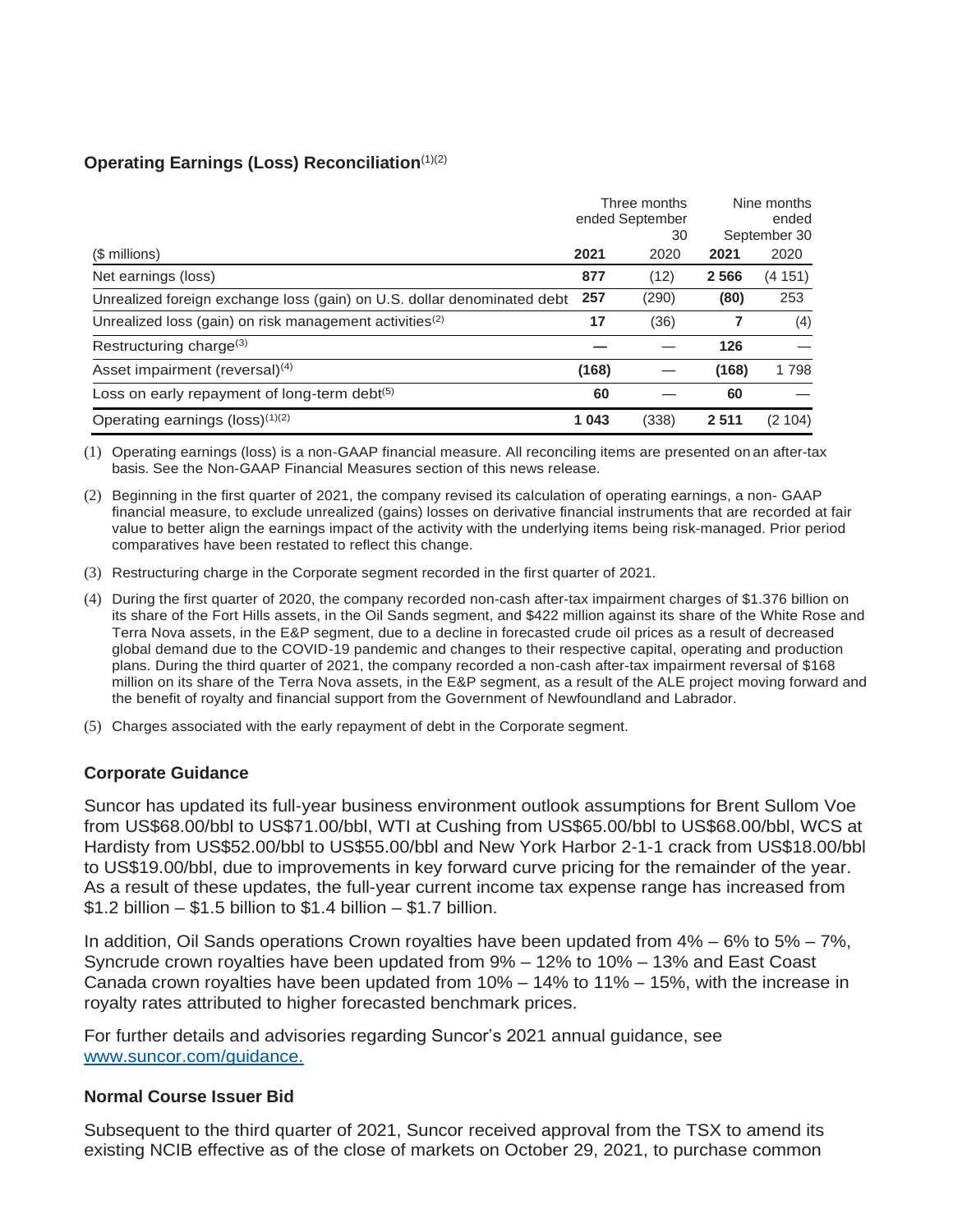shares through the facilities of the TSX, New York Stock Exchange and/or alternative trading platforms. The notice provides that Suncor may increase the maximum number of common shares that may be repurchased in the period beginning February 8, 2021, and ending February 7, 2022, from 76,250,000 shares, or approximately 5% of Suncor's issued and outstanding common shares as at January 31, 2021, to 106,700,000, or approximately 7% of Suncor's public float as at January 31, 2021. No other terms of the NCIB have been amended.

Between February 8, 2021, and October 25, 2021, and pursuant to the NCIB, Suncor has already repurchased approximately \$1.834 billion of common shares on the open market. Pursuant to the NCIB (as amended), Suncor has agreed that it will not purchase more than 106,700,000 common shares, of which 69,058,156 common shares have already been purchased between February 8, 2021, and October 25, 2021.

The actual number of common shares that may be purchased and the timing of any such purchases will be determined by Suncor. Suncor believes that, depending on the trading price of its common shares and other relevant factors, purchasing its own shares represents an attractive investment opportunity and is in the best interests of the company and its shareholders. The company does not expect that the decision to allocate cash to repurchase shares will affect its long-term growth strategy.

## **Non-GAAP Financial Measures**

*Certain financial measures referred to in this news release (funds from operations, operating earnings (loss) and free funds flow) are not prescribed by GAAP. Operating earnings (loss) is defined in the Non-GAAP Financial Measures Advisory section of Suncor's management's discussion and analysis dated October 27, 2021 (the MD&A) and reconciled to the most directly comparable GAAP measure in the Consolidated Financial Information and Segment Results and Analysis sections of the MD&A. Beginning in the first quarter of 2021, the company has revised its calculation of operating earnings to exclude unrealized (gains) losses on derivative financial instruments that are recorded at fair value to better align the earnings impact of the activity with the underlying items being risk-managed. Prior period comparatives have been restated to reflect this change. Funds from operations and free funds flow are defined and reconciled, where applicable, to the most directly comparable GAAP measures in the Non-GAAP Financial Measures Advisory section of the MD&A. These non-GAAP financial measures are included because management uses this information to analyze business performance, leverage and liquidity and it may be useful to investors on the same basis. These non-GAAP measures do not have any standardized meaning and therefore are unlikely to be comparable to similar measures presented by other companies and should not be considered in isolation or as a substitute for measures of performance prepared in accordance with GAAP.*

# **Legal Advisory – Forward-Looking Information**

*This news release contains certain forward-looking information and forward-looking statements (collectively referred to herein as "forward-looking statements") within the meaning of applicable Canadian and U.S. securities laws. Forward-looking statements in this news release include references to: Suncor's capital allocation strategy and target, including that: it remains on track to return to 2019 net debt levels during the fourth quarter and be within its 2025 targeted net debt range by the end of the year, statements surrounding Suncor's \$2.15 billion incremental free funds flow target and the strategic initiatives that are expected to contribute to it, Suncor's belief that it is on track to exceed its previously communicated debt reduction and share repurchase targets for the year, Suncor's estimated fourth quarter operating, selling and general expenses and the expectation that the proceeds of Suncor's sale of its 26.69% working interest in the Golden Eagle Area Development will be used to support Suncor's capital allocation strategy; Suncor's expectation regarding Fort Hills' ramp up strategy, including its belief that it will transition to a two-train operation and operate at full production rates by the end of the year; Suncor's expectations with respect to the Terra Nova project, including with respect to the ALE project that is expected to extend production life by approximately 10 years and provide an additional 70 million barrels of production, the expected use of proceeds with respect to the acquisition of the increased project ownership*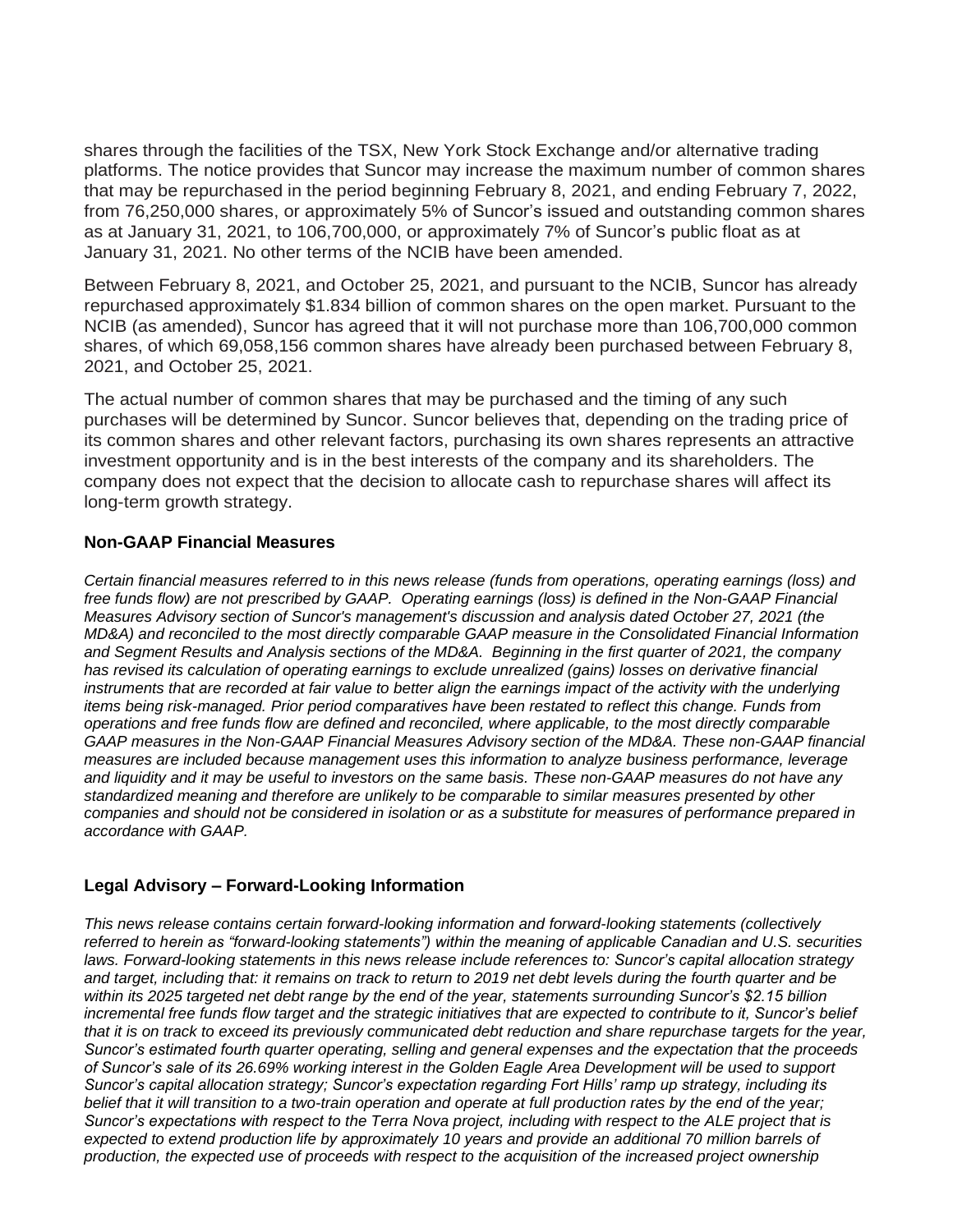*interest, and the timing of maintenance work on the Floating, Production, Storage and Offloading facility; the expectation that, now that operatorship of Syncrude has transferred, that there will be gross synergies of approximately \$100 million for the joint venture owners within the first six months with an additional \$200 million through 2022 – 2023 and that the assumption of operatorship will be a critical step towards improving operational performance, driving greater integration, efficiencies and competitiveness and capturing increased value across all Suncor-operated assets in the region; expectations regarding Suncor's acquisition, together with eight Indigenous communities, of a 15% equity interest in the Northern Courier Pipeline, including that the transaction will close in the fourth quarter of 2021, that Suncor will operate the pipeline following closing and that the acquisition will provide the eight Indigenous communities with reliable income for decades to come; statements about the NCIB, including the amount, timing and manner of purchases under the NCIB; and Suncor's full-year outlook range on Oil Sands operations crown royalties, Syncrude crown royalties, East Coast Canada crown royalties and current income tax expenses as well as business environment outlook assumptions for Brent Sullom Voe, WTI at Cushing, WCS at Hardisty and New York Harbor 2-1-1 crack. In addition, all other statements and information about Suncor's strategy for growth, expected and future expenditures or investment decisions, commodity prices, costs, schedules, production volumes, operating and financial results and the expected impact of future commitments are forward-looking statements. Some of the forward-looking statements and information may be identified by words like "expects", "anticipates", "will", "estimates", "plans", "scheduled", "intends", "believes", "projects", "indicates", "could", "focus", "vision", "goal", "outlook", "proposed", "target", "objective", "continue", "should", "may" and similar expressions.*

*Forward-looking statements are based on Suncor's current expectations, estimates, projections and assumptions that were made by the company in light of its information available at the time the statement was made and consider Suncor's experience and its perception of historical trends, including expectations and assumptions concerning: the accuracy of reserves estimates; the current and potential adverse impacts of the COVID-19 pandemic, including the status of the pandemic and future waves and any associated policies around current business restrictions, shelter-in-place orders or gatherings of individuals; commodity prices and interest and foreign exchange rates; the performance of assets and equipment; capital efficiencies and cost savings; applicable laws and government policies; future production rates; the sufficiency of budgeted capital expenditures in carrying out planned activities; the availability and cost of labour, services and infrastructure; the satisfaction by third parties of their obligations to Suncor; the development and execution of projects; and the receipt, in a timely manner, of regulatory and third-party approvals.*

*Forward-looking statements and information are not guarantees of future performance and involve a number of risks and uncertainties, some that are similar to other oil and gas companies and some that are unique to Suncor. Suncor's actual results may differ materially from those expressed or implied by its forward-looking statements, so readers are cautioned not to place undue reliance on them.*

*Suncor's Annual Information Form and Annual Report to Shareholders, each dated February 24, 2021, Form 40-F dated February 25, 2021, the MD&A and other documents it files from time to time with securities regulatory authorities describe the risks, uncertainties, material assumptions and other factors that could influence actual results and such factors are incorporated herein by reference. Copies of these documents are available without charge from Suncor at 150 6th Avenue S.W., Calgary, Alberta T2P 3E3; by email request to [invest@suncor.com;](mailto:invest@suncor.com) by calling 1-800-558-9071; or by referring to [suncor.com/FinancialReports](http://www.suncor.com/en/investor/429.aspx) or to the company's profile on SEDAR at [sedar.com](http://www.sedar.com/) or EDGAR at [sec.gov.](http://www.sec.gov/) Except as required by applicable securities laws, Suncor disclaims any intention or obligation to publicly update or revise any forward-looking statements, whether as a result of new information, future events or otherwise.*

*Suncor Energy is Canada's leading integrated energy company, with a global team of over 30,000 people. Suncor's operations include oil sands development, production and upgrading, offshore oil and gas, petroleum refining in Canada and the US, and our national Petro-Canada retail distribution network (now including our Electric Highway network of fast-charging EV stations). A member of Dow Jones Sustainability indexes, FTSE4Good and CDP, Suncor is responsibly developing petroleum resources, while profitably growing a renewable energy portfolio and advancing the transition to a low-emissions future. Suncor is listed on the UN Global Compact 100 stock index. Suncor's common shares (symbol: SU) are listed on the Toronto and New York stock exchanges.*